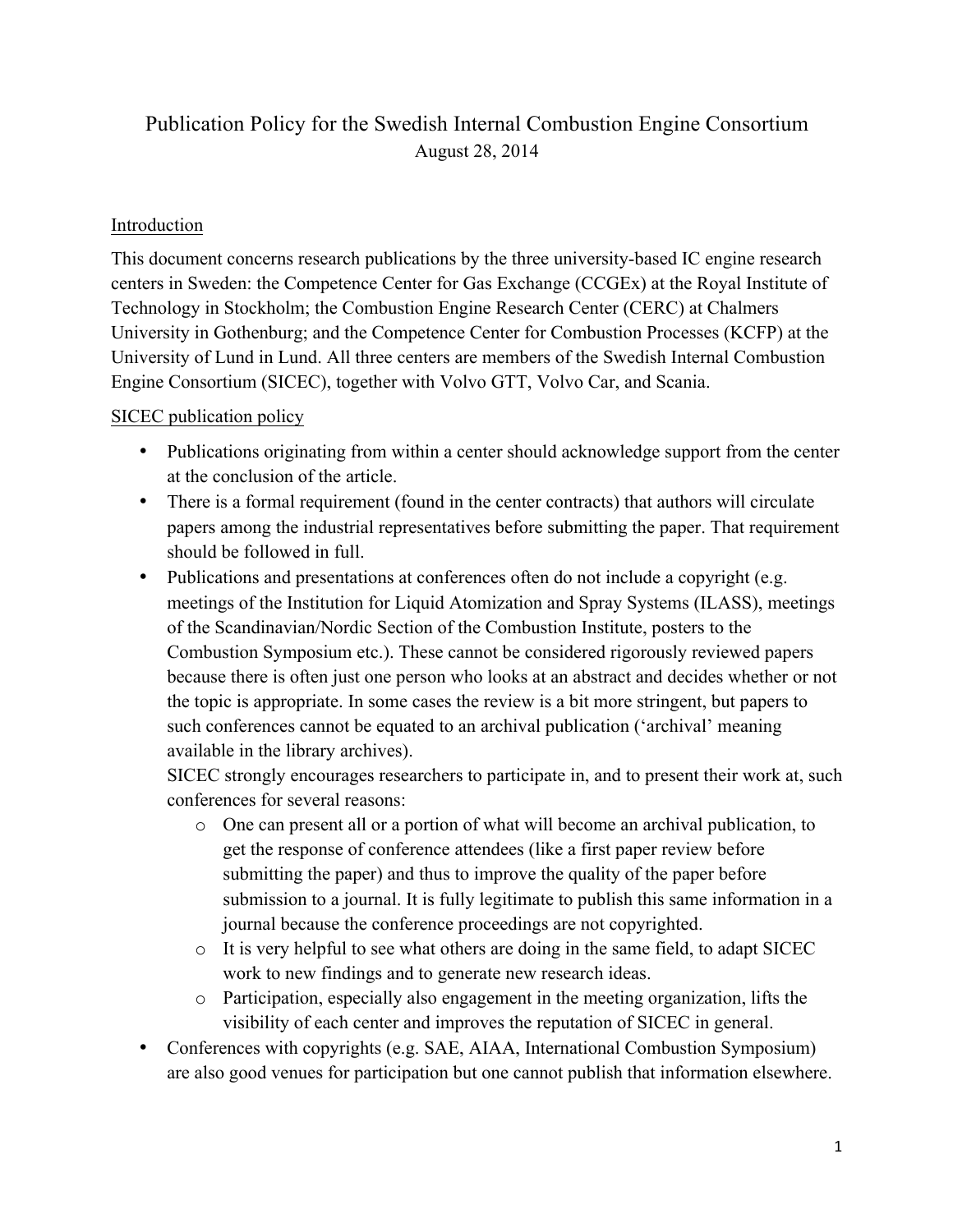- SICEC researchers will submit articles to the SAE conferences whenever the work is primarily about engines and of most interest to the industrial partners. All SICEC authors make a commitment to produce the highest possible quality papers for the SAE.
- SAE holds the copyright to the papers presented at conferences, but they also have archival journals (the collected SAE International Journals). If invited by SAE, one can submit a paper from an SAE conference to those journals. SICEC researchers will strive to produce papers that can be taken forward to the SAE International Journal of Engines (unfortunately that journal does not yet have an impact factor).
- Otherwise, non-copyrighted engine-related material can also be submitted to Combustion Science and Technology , the International Journal of Engine Research, the International Combustion Symposium (for publication in the Proceedings of the Combustion Institute), and so forth.
- Work in other areas (e.g. sprays, diagnostics, chemistry, modeling etc.) can follow the two-step process:
	- o Spray work can be presented at ILASS/ICLASS or a combustion conference and then submitted to Atomization and Sprays, Experiments in Fluids, the International Journal of Multiphase Flow, the International Combustion Symposium (for publication in the Proceedings of the Combustion Institute), Physics of Fluids, or the Journal of Fluid Mechanics for example.
	- o Diagnostics work can be presented at ILASS/ICLASS, an OSA meeting, or a combustion conference. Afterwards it can be submitted to Applied Physics B, an OSA journal (Optics Express, Optics Letters, Applied Optics, or JOSA B), the International Combustion Symposium (for publication in the Proceedings of the Combustion Institute), or Combustion and Flame for example.
	- o Chemistry can be presented at a combustion meeting (e.g. even the International Colloquium on the Dynamics of Explosion and Reactive Systems) and then submitted to Combustion and Flame, the International Combustion Symposium (for publication in the Proceedings of the Combustion Institute), Combustion Science and Technology, Journal of Physical Chemistry or any of the other physical chemistry journals.
	- o Modeling can be presented at a combustion meeting (e.g. even the International Colloquium on the Dynamics of Explosion and Reactive Systems) and then submitted to Combustion and Flame, the International Combustion Symposium (for publication in the Proceedings of the Combustion Institute), Combustion Theory and Modelling*,* Flow Turbulence and Combustion and so forth.
	- o Other journals of interest include: Fuel, Progress in Energy and Combustion Science, Control Engineering Practice and so forth.
	- o This is not an exhaustive list of conferences and journals; it is just a set of examples.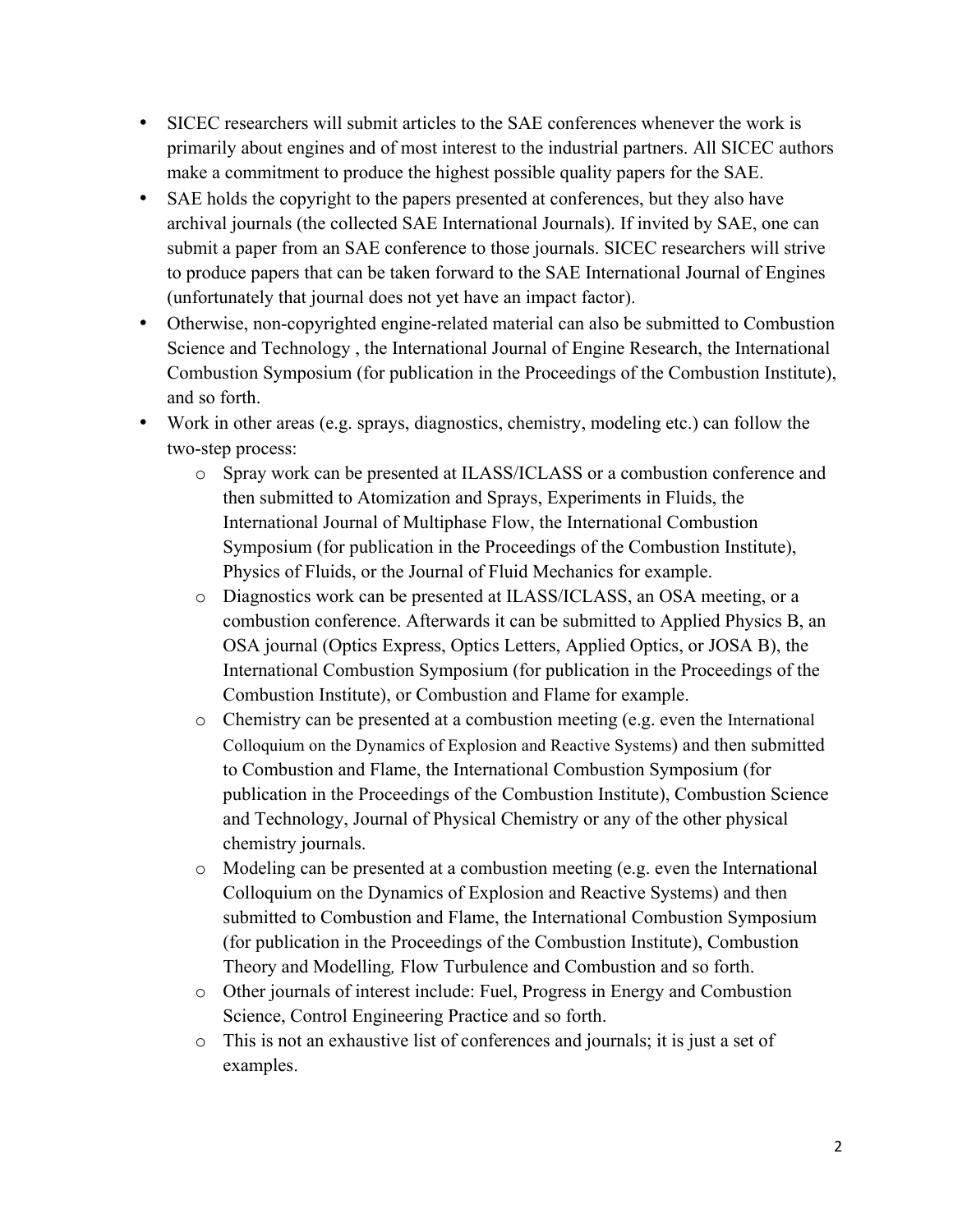#### SICEC web publication policy

- SICEC centers will post information about publications to their respective web sites:
	- o Centers should decide how to inform the public via publications lists at personal sites for center members, at the center site under a link entitled "publications", or via other means.
	- o Publications with copyrights cannot be distributed by the author unless the author paid fees to the journal for open access. If the author did pay for open access, they are encouraged to provide access to the paper at the center web site. If open access was not paid for, a link to the article at the journal itself is most appropriate.
	- o Alternatively, one can often post the final draft of a paper that was submitted to a journal and ultimately published. Such permission varies from journal to journal. If permitted, one still cannot provide the journal title and citation on the draft. One can provide citation information at the web page together with a downloadable draft.
	- o Non-copyrighted material (e.g. papers to non-copyrighted conferences, posters, powerpoint presentations etc.) can be freely posted to web pages, but centers are encouraged to avoid making web pages too complicated and overloaded.

#### Background

Members of the international scientific advisory boards (ISAB's) for the university centers encouraged the center staff to publish in more highly ranked journals; meaning that they believe the quality of the research is at a sufficiently high level to achieve this goal and so it is unwise not to do so. The board of SICEC therefore decided that a common publication policy should be developed.

Journal rankings ("impact factors") are usually based on the average number of citations per article in each journal, although some ranking systems take a step further by giving more weight to citations in highly ranked journals vs. low ranked journals. An article is thought to have more impact if it is highly cited, especially if cited in highly ranked journals. The review process for highly ranked journals is indeed more rigorous and much more time consuming. Hence, a paper in a highly ranked journal will most likely have better quality and hence be cited more often – meaning it is a more significant contribution of new knowledge. When a research center has many such publications it has more international visibility and it is highly respected, although it takes time to build up such a portfolio. It can be nearly impossible to publish in the very highly ranked journals, however, which is why some authors try to avoid them. The performance of individual researchers at their home institutions is often reviewed based more on the number of publications than on the impact factor of the journal. The incentive on a campus, or within the proposal review process, can sometimes steer researchers away from highly ranked journals,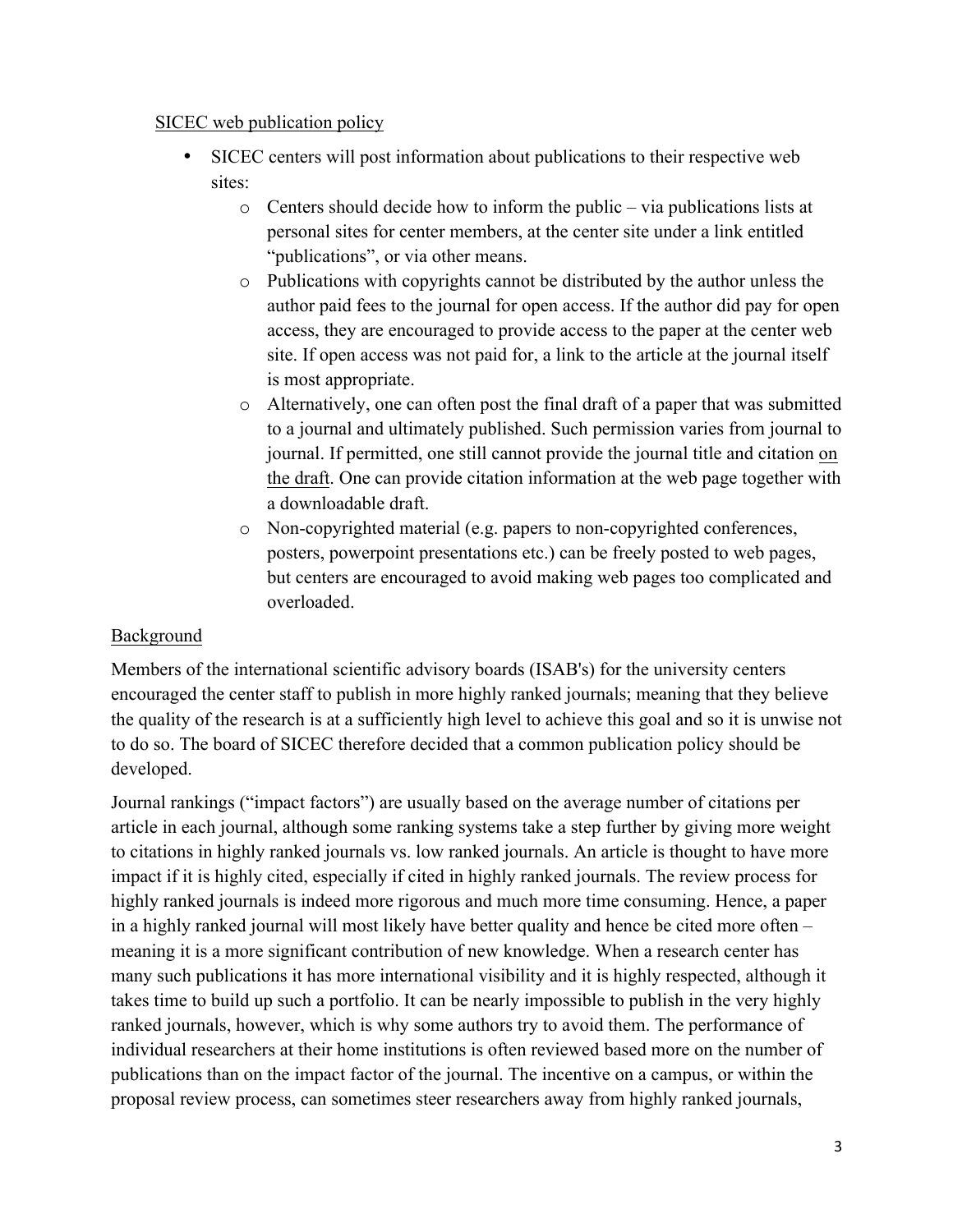especially since the differences in impact factor between two journals can sometimes be fairly small.

## At issue

The ISAB comments had to do with two cases: 1) Publications at SAE conferences, which have no impact factor and are thus viewed by some academics as having no impact, and 2) Publications in mid-level journals.

One can sometimes find fairly weak publications at the SAE conferences, and that is the root of the SAE issue raised by the ISAB. A quick survey of the established engine research programs in the US indicates that none of them have a formal publication policy, but they are fairly uniform in their viewpoints. Perhaps the established viewpoint from the Engine Research Department at the Combustion Research Facility, Sandia National Labs would prove useful. They interact frequently with industry, and their industry partners emphasize work presented at the SAE conferences. Often industry doesn't have access to other published materials, and they prefer to have the Engine Research Department publications in the SAE database to which they do have access. The CRF itself (the larger organization) is a visitor facility of the US Department of Energy Office of Basic Energy Sciences (BES). BES emphasizes publications in the absolute highest ranked journals like Science and Nature. There has thus been a culture clash within the CRF, and it has been resolved. Together the scientists within the Engine Research Department have agreed to submit their work to SAE conferences whenever the work is primarily about engines and of most interest to their industrial partners. They have all made a commitment, however, to produce the highest possible quality papers for the SAE. John Dec's famous Diesel combustion article is a good example. Their work is highly regarded because they strive to reach the highest quality in each SAE publication. Alternatively, if a CRF article is focused more on a diagnostic method, spray physics, or chemistry for example, they submit that work to more highly ranked journals.

With respect to the comment, about mid-ranked journals (e.g. Experiments in Fluids), the ISAB members encourage SICEC researchers to consider submission to higher ranked journals (e.g. Physics of Fluids). That is a good suggestion unless the author has specific, strategic reasons for submission elsewhere.